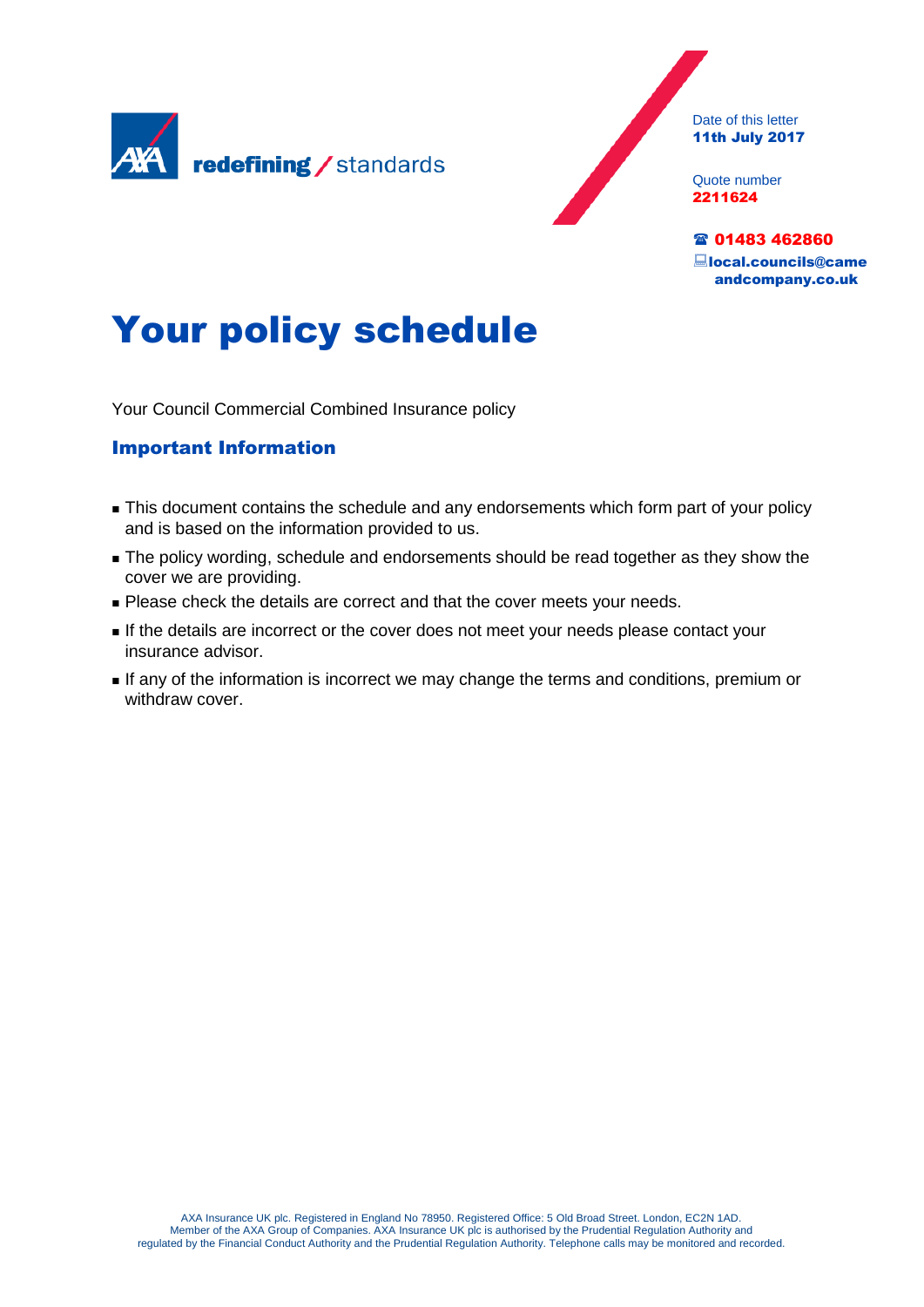# Your details

Weeting with Broomhill Parish Council 50 Brecklands Mundford Norfolk IP26 5EG

Parish Council

# Your 3 Year Long Term Agreement Premium

Premium: £1,135.21 Insurance Premium Tax (IPT) at the current rate: £136.22 Total amount payable: £1,271.43

#### **Endorsements that apply to this section**

#### **Long term agreement**

| a. | Long term agreement shall mean an agreement between you and us for a period<br>of three years. For the duration of the agreement we agree to leave unchanged<br>your annual premium rates and policy details. In return, you agree to renew with<br>us each year for the duration of the agreement.                                                                                                                                                                                                                                                                                                                        |
|----|----------------------------------------------------------------------------------------------------------------------------------------------------------------------------------------------------------------------------------------------------------------------------------------------------------------------------------------------------------------------------------------------------------------------------------------------------------------------------------------------------------------------------------------------------------------------------------------------------------------------------|
| b. | Annual renewal date shall mean the following date: 1st June                                                                                                                                                                                                                                                                                                                                                                                                                                                                                                                                                                |
| C. | Claims payments and costs shall mean the total of all:<br>i. claims and losses paid; and<br>ii. legal costs and expenses incurred; and<br>iii. new reserves and increases in reserves, during the preceding 12 months.                                                                                                                                                                                                                                                                                                                                                                                                     |
| d. | Income shall mean the total of the gross premiums and any additional premiums,<br>net of any returned premiums for the policy during the preceding 12 months. We<br>and you agree that this policy is subject to a long term agreement beginning on<br>the renewal of the policy and ending 3 years later, provided that:<br>1. at each annual renewal date the total of all claims payments and costs does<br>not exceed 40% of the income;<br>2. there are no changes to the material facts concerning your policy; and there<br>are no changes to Insurance Premium Tax during the period of the long term<br>agreement |

# Your period of insurance

Date this cover starts: 1st June 2017 Date this cover expires: 31st May 2018 Renewal date: 1st June 2018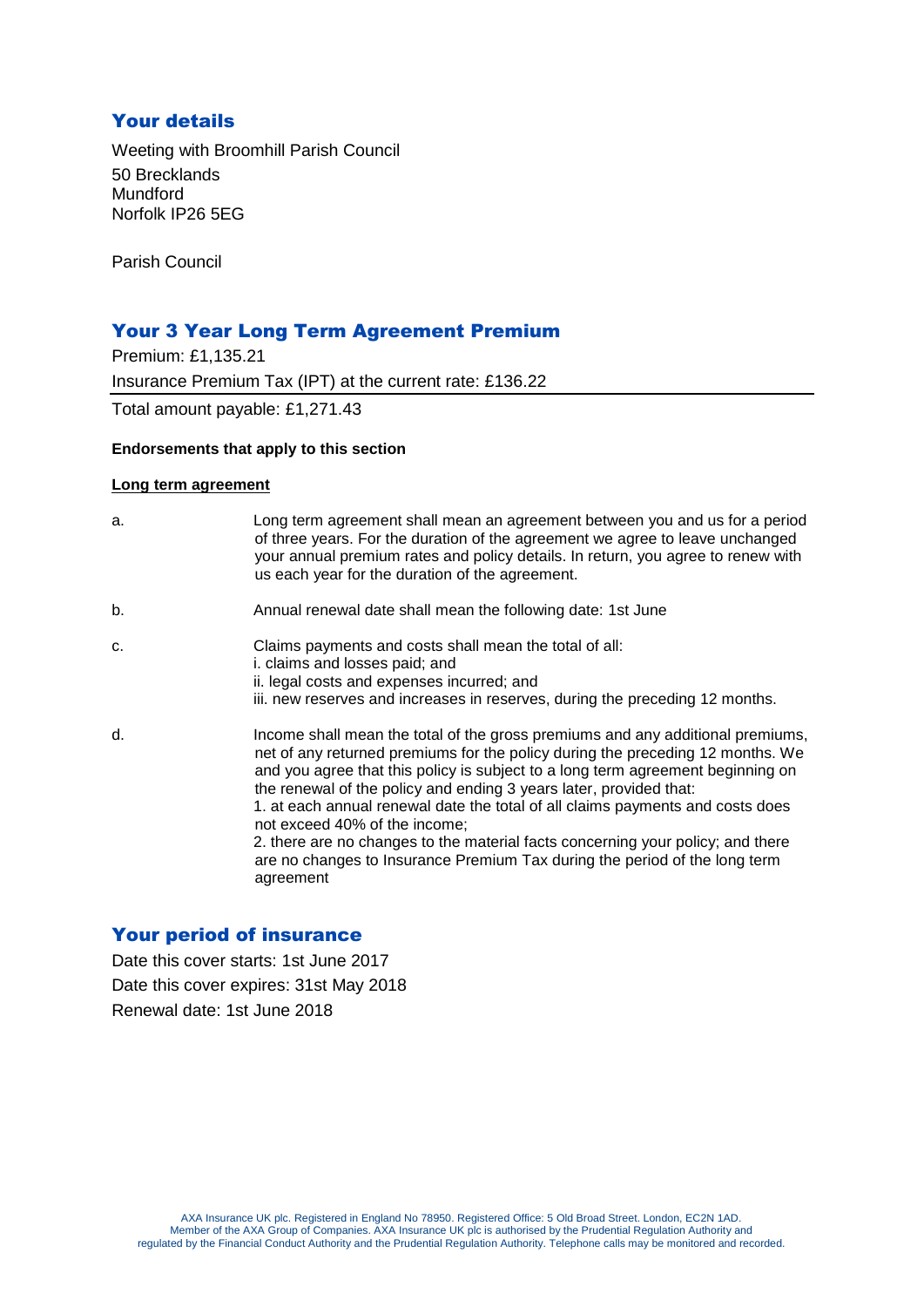# Your cover summary

| <b>Section</b>                                        |                      |
|-------------------------------------------------------|----------------------|
| <b>Property Damage</b>                                | $\checkmark$ Insured |
| <b>Business Interruption</b>                          | $\checkmark$ Insured |
| Money and Personal Accident Assault                   | $\checkmark$ Insured |
| <b>Group Personal Accident</b>                        | $\checkmark$ Insured |
| <b>Employers Liability</b>                            | $\checkmark$ Insured |
| <b>Public and Products Liability</b>                  | $\checkmark$ Insured |
| Selected all risks                                    | √ Not Insured        |
| <b>Officers Liability</b>                             | $\checkmark$ Insured |
| Council Legal Liability and Legal Expenses (including | $\checkmark$ Insured |
| Employee Dishonesty)                                  |                      |
| Terrorism                                             | √ Not Insured        |
| Equipment Breakdown                                   | <b>Not Insured</b>   |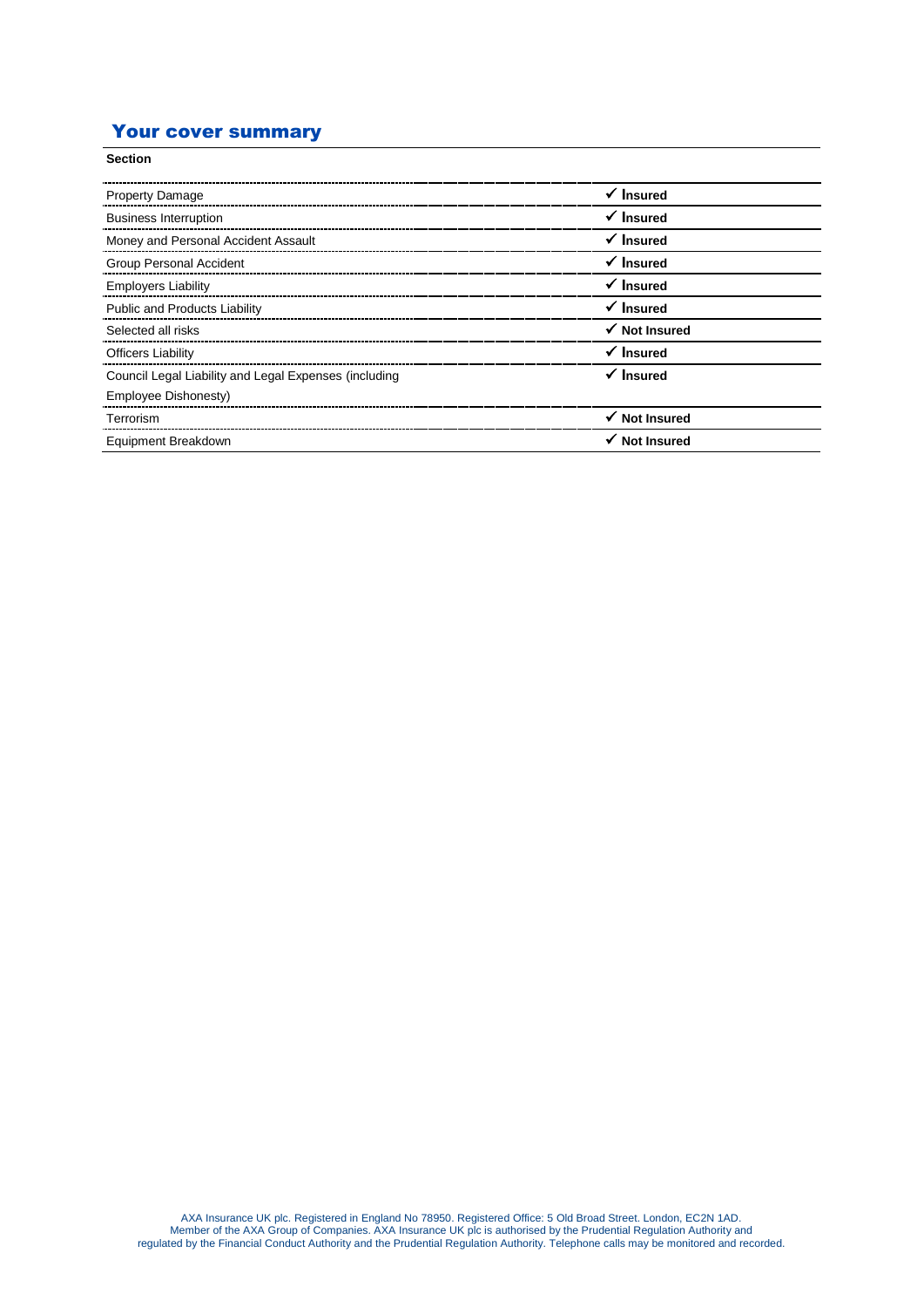## Quote covers

| <b>Property damage section</b>                                                                                                                                                                                                   | <b>Included</b>                                                   |
|----------------------------------------------------------------------------------------------------------------------------------------------------------------------------------------------------------------------------------|-------------------------------------------------------------------|
| <b>Property insured</b>                                                                                                                                                                                                          | <b>Sum insured</b>                                                |
| All risks including/excluding theft and subsidence                                                                                                                                                                               |                                                                   |
| Specified perils - list the ones quoted for                                                                                                                                                                                      |                                                                   |
| <b>Buildings</b>                                                                                                                                                                                                                 | £130,918.35                                                       |
| <b>General Contents</b>                                                                                                                                                                                                          | £0.00                                                             |
| Gates & Fences                                                                                                                                                                                                                   | £0.00                                                             |
| Mowers & Machinery                                                                                                                                                                                                               | £0.00                                                             |
| <b>Natural Surfaces</b>                                                                                                                                                                                                          | £0.00                                                             |
| <b>Other Surfaces</b>                                                                                                                                                                                                            | £0.00                                                             |
| <b>Office Contents</b>                                                                                                                                                                                                           | £1,582.23                                                         |
| <b>Outside Equipment</b>                                                                                                                                                                                                         | £0.00                                                             |
| Playground Equipment                                                                                                                                                                                                             | £58,524.04                                                        |
| Sports Equipment                                                                                                                                                                                                                 | £1,009.46                                                         |
| <b>Street Furniture</b>                                                                                                                                                                                                          | £142,413.12                                                       |
| War Memorials                                                                                                                                                                                                                    | £0.00                                                             |
|                                                                                                                                                                                                                                  |                                                                   |
| <b>Additional covers</b>                                                                                                                                                                                                         |                                                                   |
| Cover                                                                                                                                                                                                                            | Limits                                                            |
| Bequeathed property                                                                                                                                                                                                              | Buildings 100K/10%. Contents                                      |
|                                                                                                                                                                                                                                  | £10k any one item £25k in total<br>10% of building sum insured or |
| Capital additions                                                                                                                                                                                                                | £100K whichever lower                                             |
| Contents kept at home                                                                                                                                                                                                            | £25K or 10% of contents                                           |
|                                                                                                                                                                                                                                  | whichever lower                                                   |
| Contract works                                                                                                                                                                                                                   | 10% of the buildings sum<br>insured or £100,000 whichever         |
|                                                                                                                                                                                                                                  | is the less                                                       |
| Council Equipment kept in the EU                                                                                                                                                                                                 | £5,000                                                            |
| Discharger of oil                                                                                                                                                                                                                | £10K aggregate                                                    |
| Drains clearance                                                                                                                                                                                                                 | £5,000                                                            |
| Environmental protection                                                                                                                                                                                                         | 10% of sum insured                                                |
| Exhibitions                                                                                                                                                                                                                      | £25K or 10% of contents                                           |
|                                                                                                                                                                                                                                  | whichever is less                                                 |
|                                                                                                                                                                                                                                  | £10k                                                              |
| Freezer contents                                                                                                                                                                                                                 | £5,000                                                            |
| Fund raising cover                                                                                                                                                                                                               | £5,000                                                            |
| Fund raising and catering cover هيرين مستقرر المستقرر المستقرر المستقرر المستقرر المستقرر المستقرر المستقرر ال<br>المستقرر المستقرر المستقرر المستقرر المستقرر المستقرر المستقرر المستقرر المستقرر المستقرر المستقرر المستقرر ال | £5,000                                                            |

AXA Insurance UK plc. Registered in England No 78950. Registered Office: 5 Old Broad Street. London, EC2N 1AD. Member of the AXA Group of Companies. AXA Insurance UK plc is authorised by the Prudential Regulation Authority and<br>Inte Prudential Regulation Authority. Telephone calls may be monitored and recorded. Tregulated by the Fin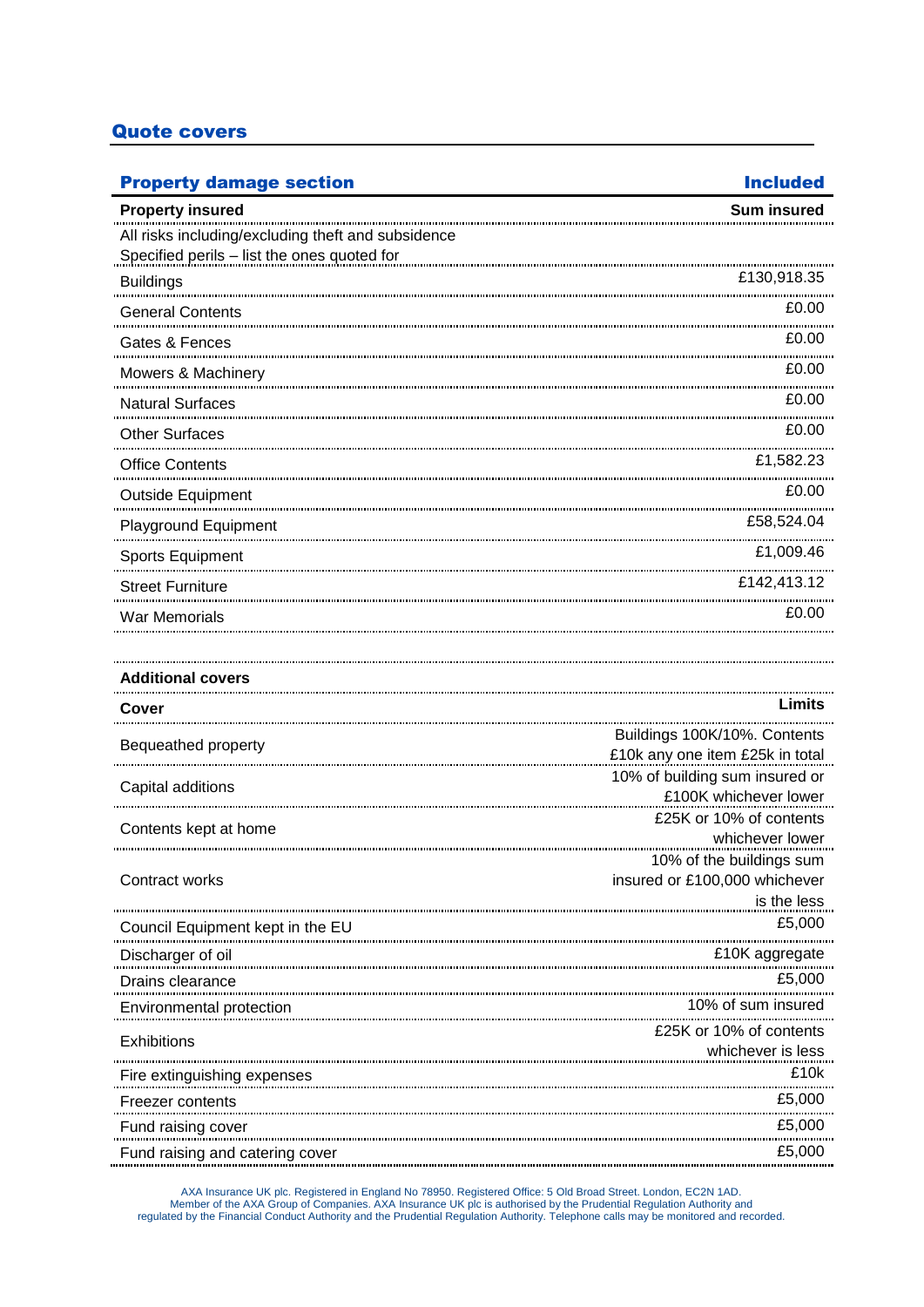| Further investigation expenses                                         | 10% of the sum insured or               |
|------------------------------------------------------------------------|-----------------------------------------|
|                                                                        | £100,000 whichever is the less          |
| Inadvertent omission                                                   | £500k                                   |
| Landscaped gardens                                                     | £15k                                    |
| Locks and keys                                                         | £10k                                    |
| Loss reduction expenses                                                | £2.5K aggregate                         |
| Metered water or gas                                                   | £25k aggregate<br>                      |
| Motor vehicles (stationary risk)                                       | Not included                            |
| Natural sports surfaces                                                | Included                                |
| Outworkers                                                             | Not included                            |
| Patterns                                                               | £2,500 any one claim                    |
| Public relations expenses                                              | Not included                            |
| Raffle prizes and donations                                            | £1500 total, £500 any one item          |
| Sprinkler upgrade costs                                                | 10% of the sum insured any<br>one claim |
| Theft of building fabric                                               | £2,500 any one claim                    |
| Trace and access                                                       | £25,000 any one claim<br>               |
| Unauthorised use of electricity, gas, oil and water                    | £5,000 any one claim                    |
| Undamaged stock                                                        | £5,000 any one claim                    |
| Undamaged tenants improvements                                         | <br>£5,000 any one claim                |
| Underground pipes and services                                         | £5,000 any one claim                    |
| Unspecified storage sites                                              | £5,000 any one claim                    |
| <b>Contents definition automatically includes</b>                      | Limits                                  |
| Personal effects including pedal cycles                                | £10k                                    |
| Rare books                                                             | £2.5k, item limit £10k total            |
| Outdoor furniture etc                                                  | £5,000                                  |
| Marquees and associated lighting                                       | £10k                                    |
| Defibrillators                                                         | £5,000                                  |
|                                                                        |                                         |
| <b>Excesses</b>                                                        |                                         |
| Damage by fire, lightning, explosion, aircraft, riot, civil commotion, |                                         |
| strikers, locked out workers, persons taking part in labour            | £250                                    |
| disturbances or earthquake                                             |                                         |
| Flood damage                                                           | £250                                    |
| Theft or attempted theft                                               | £250                                    |
| Theft of building fabric                                               | £250                                    |
| Subsidence excess                                                      | £1000                                   |

AXA Insurance UK plc. Registered in England No 78950. Registered Office: 5 Old Broad Street. London, EC2N 1AD. Member of the AXA Group of Companies. AXA Insurance UK plc is authorised by the Prudential Regulation Authority and<br>regulated by the Financial Conduct Authority and the Prudential Regulation Authority. Telephone calls may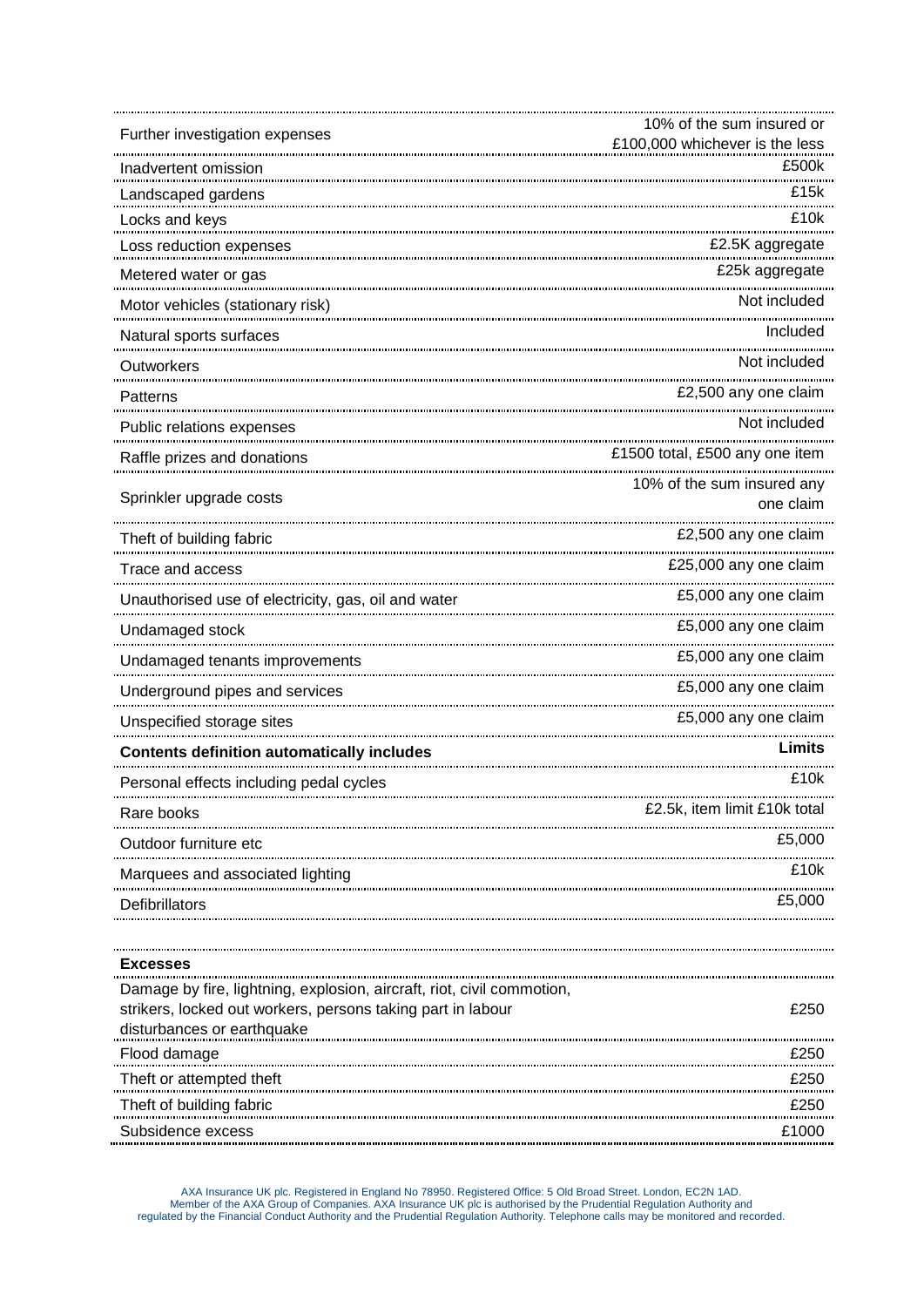| Contract works                          | £250 |
|-----------------------------------------|------|
| All other damage                        | £250 |
| Endorsements that apply to this section |      |

#### **CC01 Floating amount insured (Contents)**

The cover under this section applies to all locations occupied by **you** in connection with **your business** within the **policy territories**. **Our** liability will not exceed the **sum insured** shown in **your policy schedule** for **damage to your contents** however many locations are affected.

#### **CC03 Flat roof condition**

Any flat portions of the roof of the **buildings** are to be inspected once every two years by a competent roofing contractor and any recommendations implemented.

#### **CC05 Contents temporarily elsewhere**

**We** will not make any payment when such property is temporarily outside the UK unless it is in **your care,** custody or control at all times or otherwise secured in a locked hotel room or safe, or other similar securely locked room or building.

#### **CC07 Floating amount insured (Buildings)**

The cover under this section for Gates and fences, Fixed outside equipment, Street furniture, War Memorials, Playground equipment, Sports surfaces and Other surfaces applies to all locations occupied by **you** in connection with **your business** within the **policy territories. Our** liability will not exceed the **sum insured** shown in **your policy schedule** however many locations are affected.

| 9 Loss of excess/No Claims Discount |  |
|-------------------------------------|--|
| 8 Alarm condition                   |  |
| 7 Waste condition                   |  |
| 6 Hot work permit system condition  |  |
| 5 No smoking                        |  |
| 4 Deep fat frying condition         |  |
| 3 Subsidence cover                  |  |
| 2 Stock declaration condition       |  |
| 1 Day one average cover             |  |

| Perils as per the Property damage section |                                       |
|-------------------------------------------|---------------------------------------|
| Loss of revenue                           | £10,000 12 months indemnity<br>nerind |
| Increase cost of working                  | £10,000 12 months indemnity           |
| <b>Additional covers</b>                  |                                       |
| Cover                                     |                                       |
| Contract sites.                           | £10,000 any one contract site         |

AXA Insurance UK plc. Registered in England No 78950. Registered Office: 5 Old Broad Street. London, EC2N 1AD. Member of the AXA Group of Companies. AXA Insurance UK plc is authorised by the Prudential Regulation Authority and regulated by the Financial Conduct Authority and the Prudential Regulation Authority. Telephone calls may be monitored and recorded.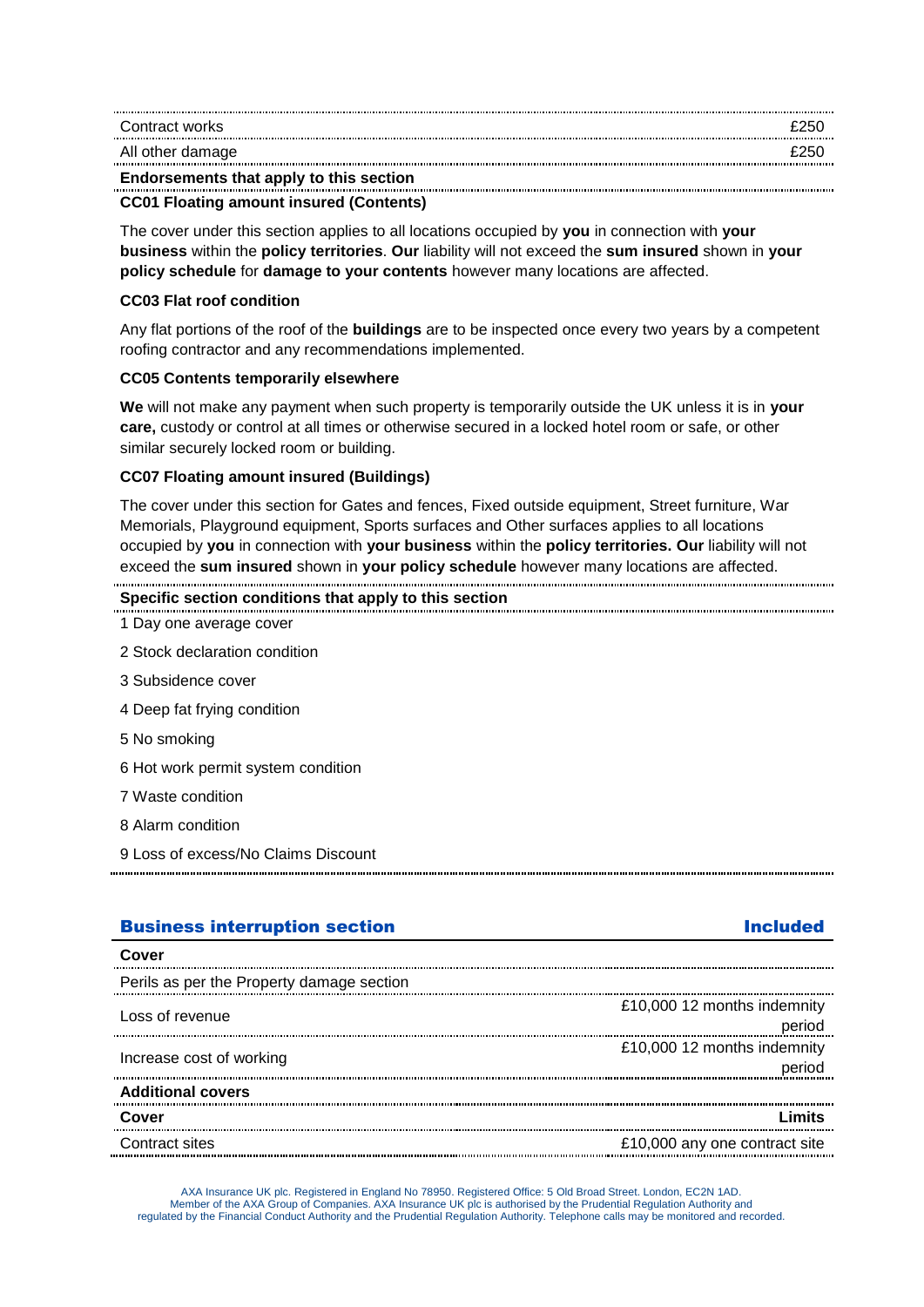| Denial of access                        |         | 100% of the sum insured               |
|-----------------------------------------|---------|---------------------------------------|
|                                         |         | not included                          |
| Exhibition                              |         | £10,000 any one claim                 |
| <b>Exhibition expenses</b>              |         | £10,000 any one claim                 |
| Failure of public utilities             |         | Included                              |
| Public electricity supply               | 8 hours | 100% of the sum insured               |
| Public gas supply                       |         |                                       |
|                                         |         |                                       |
| Public telecommunications services      | 8 hours | 100% of the sum insured               |
| Failure of utilities 'terminal ends'    |         | not included                          |
| Fines, penalties and damages            |         | £2,500 any one claim                  |
|                                         |         | £2,500 any one period of              |
| Key person cover                        |         | insurance                             |
|                                         |         | Weekly benefit £250<br>not included   |
| Loss of attraction                      |         |                                       |
| Loss reduction expenses                 |         | £2,500 any one period of<br>insurance |
| Patterns                                |         | £10,000 any one claim                 |
| Theft of buildings fabric               |         | 100% of the sum insured               |
| Transit                                 |         | £10,000 any one claim                 |
| Unspecified customers                   |         | £100,000 any one claim                |
| Unspecified suppliers and storage sites |         | £100,000 any one claim                |
| Endorsements that apply to this section |         |                                       |

CC02 Floating amount insured (Business interruption)

The cover under this section applies to all locations occupied by **you** in connection with **your business** within the **policy territories. Our** liability will not exceed the **sum insured** shown in **your policy schedule** however many locations are affected.

# **Specific section conditions that apply to this section**

1 Deposit premium condition

2 Declaration linked cover

3 Subsidence

| <b>Money and personal accident assault section</b>                           | <b>Included</b> |
|------------------------------------------------------------------------------|-----------------|
| <b>Cover details</b>                                                         | Limits          |
| Negotiable money in transit or in a safe                                     | £2,500          |
| Negotiable money on premises during Contractors hours                        | £2,500          |
| Safe limit                                                                   | £10,000         |
| Maximum amount of negotiable money carried by any one person                 | £2.500          |
| Maximum amount of negotiable money at the residence of any<br>insured person | £2.500          |

AXA Insurance UK plc. Registered in England No 78950. Registered Office: 5 Old Broad Street. London, EC2N 1AD. Member of the AXA Group of Companies. AXA Insurance UK plc is authorised by the Prudential Regulation Authority and<br>regulated by the Financial Conduct Authority and the Prudential Regulation Authority. Telephone calls may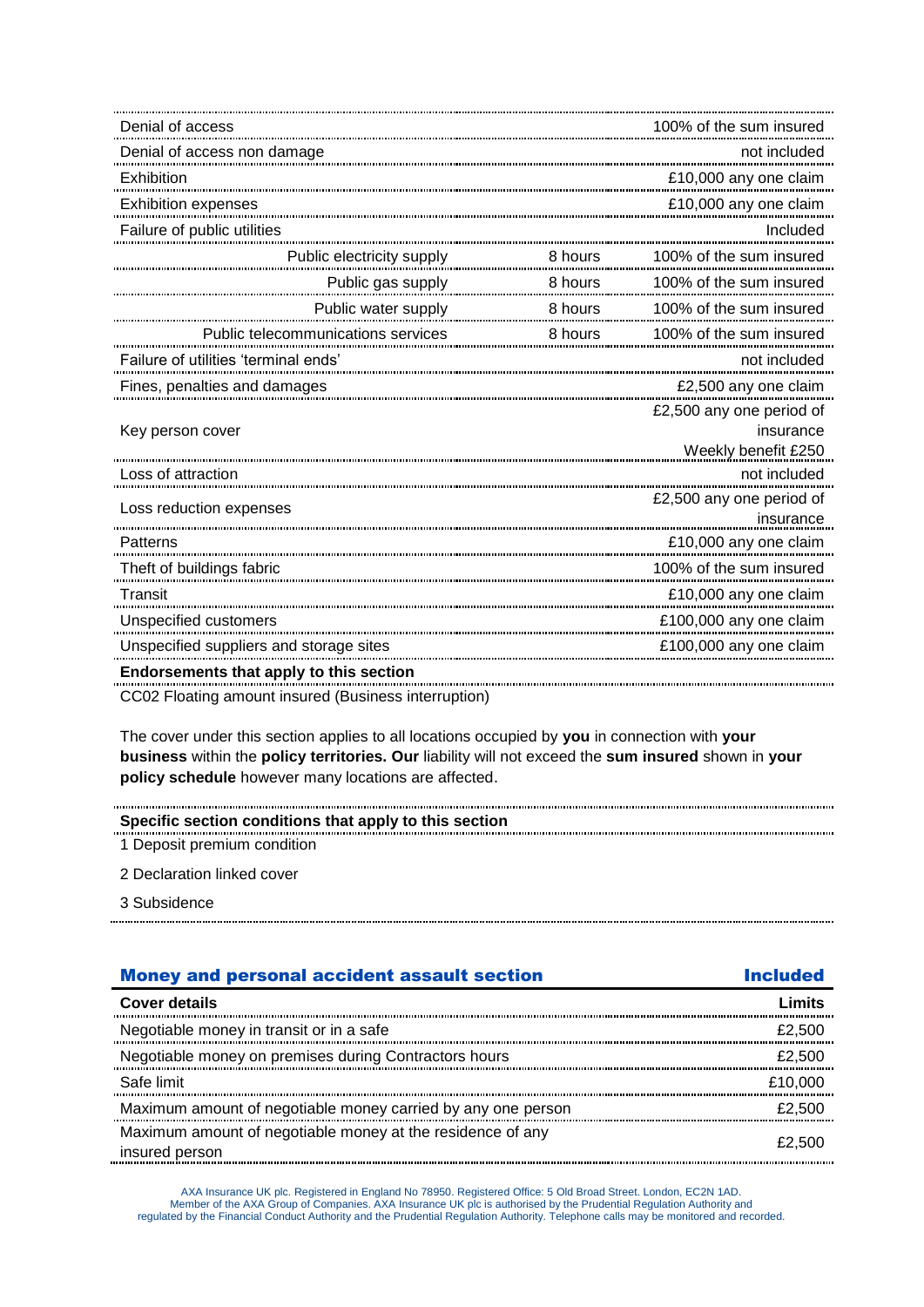| Amount of coins and notes in transit                   | £2,500        |
|--------------------------------------------------------|---------------|
| Non-negotiable money limit                             | £250,000      |
| Fraudulent use of credit cards limit                   | £500 per card |
| Personal accident assault                              | £15,000       |
| <b>Excess</b>                                          |               |
| Each and every claim                                   |               |
| Endorsements that apply to this section                |               |
| n/a                                                    |               |
| Specific section conditions that apply to this section |               |
| 1 Alarm condition                                      |               |
| 2 Minimum security standards condition                 |               |

### Group personal accident section **Included** Included

| <b>Insured Person(s)</b>         | Employees councillors & volunteers                                            |  |
|----------------------------------|-------------------------------------------------------------------------------|--|
| <b>Operative Time</b>            | Whilst undertaking business activities                                        |  |
|                                  | <b>Benefit payable</b>                                                        |  |
| <b>Benefits</b>                  |                                                                               |  |
| Injury resulting in;             |                                                                               |  |
| 1. Death                         | £100.000                                                                      |  |
| 2. Loss of limb                  | £100,000                                                                      |  |
| 4. Permanent total disablement   | £100,000                                                                      |  |
| 5. Temporary total disablement   | £500 payable for up to 104 weeks excluding<br>the first 2 days of disablement |  |
| 6. Temporary partial disablement | £250 payable for up to 104 weeks excluding<br>the first 2 days of disablement |  |
|                                  |                                                                               |  |

#### **Additional benefit**

#### **Medical expenses**

In addition to the benefits specified above, **we** will refund **medical expenses** paid by the **insured person** due to **injury** and for which a claim is payable under this section. The maximum we will pay is 10% of the amount paid under Items 1, 2, 3 or 4 of the benefits table or 25% of the total amounts paid under Items 5 or 6, whichever is the greater, but subject to a maximum of £10,000.

Special conditions relating to payment of benefit:

#### **Maximum benefit limit**

a) The maximum amount of benefit **we** will pay in total

| for any one <b>insured person</b> is | £1,000,000 |
|--------------------------------------|------------|
|--------------------------------------|------------|

- b) The maximum amount of benefit in total **we** will pay
	- in respect of any one **accident** is £1,000,000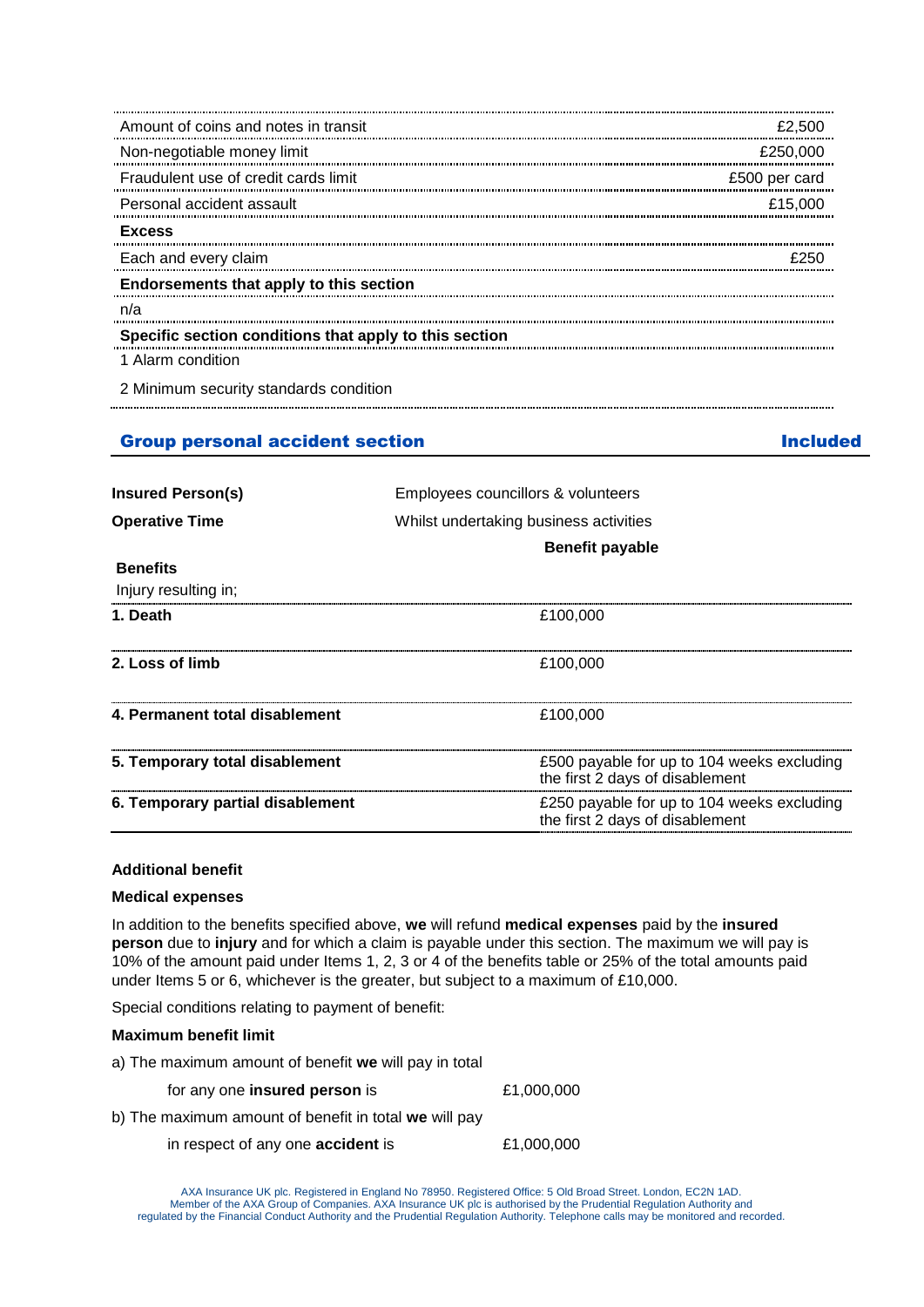## **Employers liability section Included According to According the Included Included**

| <b>Cover details</b>                                                                                            | <b>Limit of indemnity</b>    |
|-----------------------------------------------------------------------------------------------------------------|------------------------------|
| <b>Employers Liability</b>                                                                                      | £10,000,000 any one          |
|                                                                                                                 | occurrence                   |
| Manslaughter costs                                                                                              | £1,000,000 any one period of |
|                                                                                                                 | insurance                    |
| Safety legislation costs                                                                                        | £1,000,000                   |
|                                                                                                                 | any one period of insurance  |
| <b>Terrorist Act</b>                                                                                            | £5,000,000                   |
|                                                                                                                 | any one occurrence           |
| the contract of the contract of the contract of the contract of the contract of the contract of the contract of |                              |

#### **Endorsements that apply to this section**

#### **CC06 Employers Liability Tracing Office (ELTO) – mandatory information required**

You must provide **us** with the following information for each entity insured under this section of the **policy:**

- 1. Employer name; and
- 2. Full address of employer including postcode; and
- 3. HMRC Employer Reference Number (ERN).

If any insured entity does not have an ERN, **you** must provide **us** with one of the following reasons:

- a. The entity has no employees; or
- b. All staff employed earn below the current Pay As You Earn (PAYE) threshold; or
- c. The entity is not registered in England, Wales, Scotland or Northern Ireland.

**You** must inform **us** immediately of any changes to the above information. This information is required by **us** to enable compliance with mandatory regulatory requirements for Employers' liability insurance. 

### Public and products liability section **Included** Included

### **Cover details Limit of indemnity** Public Liability £10,000,000 any one event Hirers Indemnity E5,000,000 Products Liability £10,000,000 any one period of insurance Clean up costs £100,000 any one period of insurance Data protection £250,000 any one period of insurance Manslaughter costs £1,000,000 any one period of insurance and the period of insurance<br>Safety legislation costs **£1,000,000**<br>£1,000,000 any one period of insurance Terrorist Act £2,000,000 any one period of insurance Loss of third-party keys £2,500 any one period of insurance Unauthorised use of third-party telephones by your £2,500 any one period of insuranceemployees

AXA Insurance UK plc. Registered in England No 78950. Registered Office: 5 Old Broad Street. London, EC2N 1AD. Member of the AXA Group of Companies. AXA Insurance UK plc is authorised by the Prudential Regulation Authority and<br>regulated by the Financial Conduct Authority and the Prudential Regulation Authority. Telephone calls may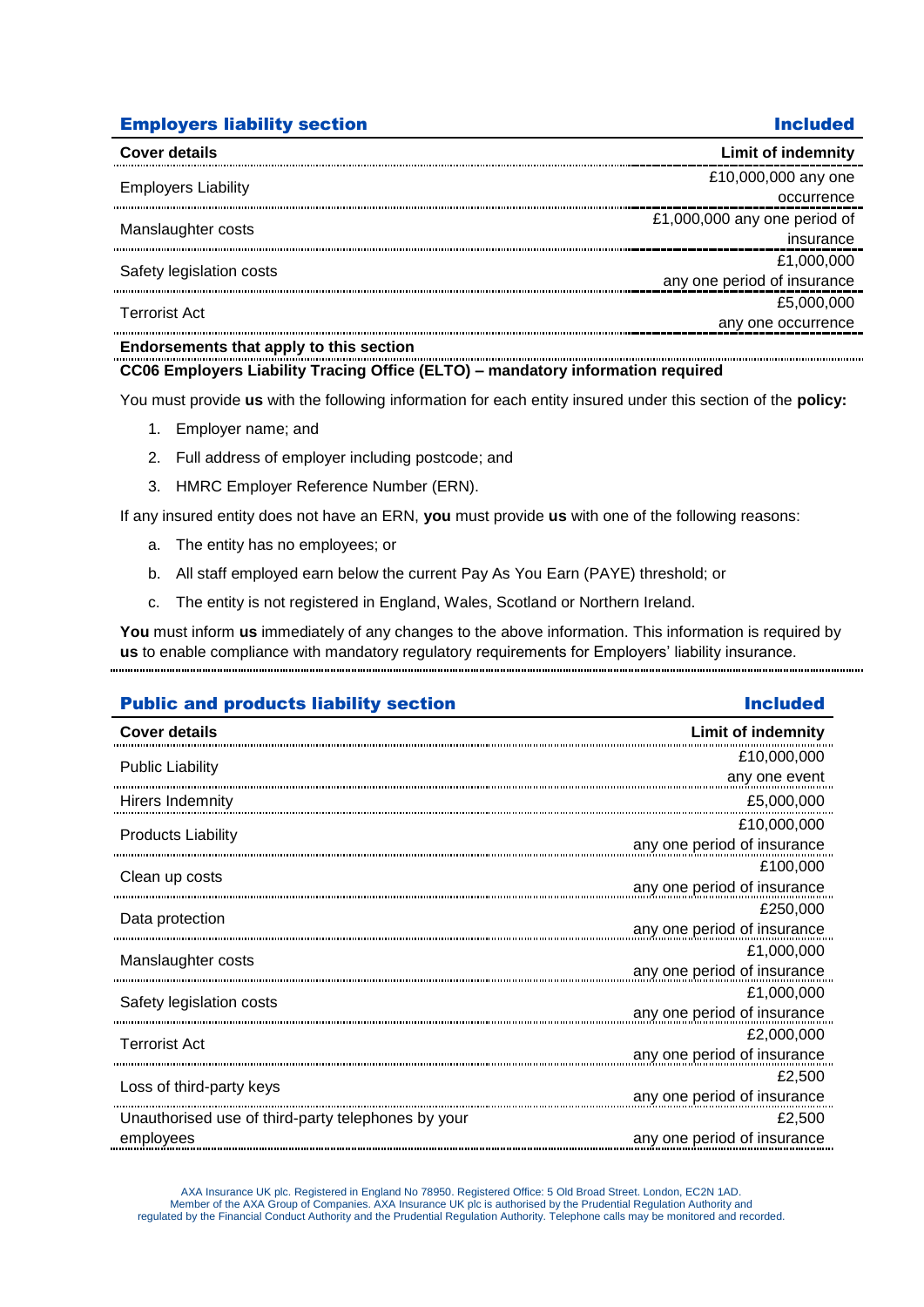| <b>Excesses</b>                         |  |
|-----------------------------------------|--|
| Property damage                         |  |
| Clean up costs                          |  |
| All other claims                        |  |
| Endorsements that apply to this section |  |
| n/a                                     |  |

# Selected all risks section – cover for

| specific items               |                                                | <b>Not Included</b> |
|------------------------------|------------------------------------------------|---------------------|
| <b>Item</b>                  | Location                                       | <b>Sum insured</b>  |
| n/a                          | Europe                                         | <b>FNII</b>         |
| <b>Excess</b>                |                                                |                     |
|                              | Endorsements that apply to this section        |                     |
| n/a                          |                                                |                     |
|                              | Specific section conditions that apply to this |                     |
| section<br>1 Alarm condition | 2 Minimum security standards condition         |                     |
|                              |                                                |                     |

| <b>Officers liability section (Officials Indemnity)</b> | <b>Included</b> |
|---------------------------------------------------------|-----------------|
| <b>Section Limit of Liability</b>                       | <b>Excess</b>   |
| Officers Liability <b>V</b> covered £500,000            | fNil            |

| <b>Council legal liability and legal expenses section</b><br>(including Employee Dishonesty) |               | <b>Included</b> |
|----------------------------------------------------------------------------------------------|---------------|-----------------|
| <b>Section Limit of Liability</b>                                                            | <b>Excess</b> |                 |
| Council Legal Liability and                                                                  |               |                 |
| Legal Expenses <del>V</del> covered £500,000                                                 |               | £Nil            |
| Internet & email $\checkmark$ covered £500,000                                               |               |                 |
| Employee Dishonesty √ covered £150,000                                                       |               | £2.500          |

# **Endorsements that apply to this section**

### **CC0015 Council legal liability excess amendment**

**You** will not need to pay the Company legal liability **excess** shown on **your** policy schedule other than in respect of Employee Dishonesty cover and Third Party electronic funds transfer cover.

# **Terrorism section Not Included**

#### **Cover details**

As per Property damage and Business interruption section